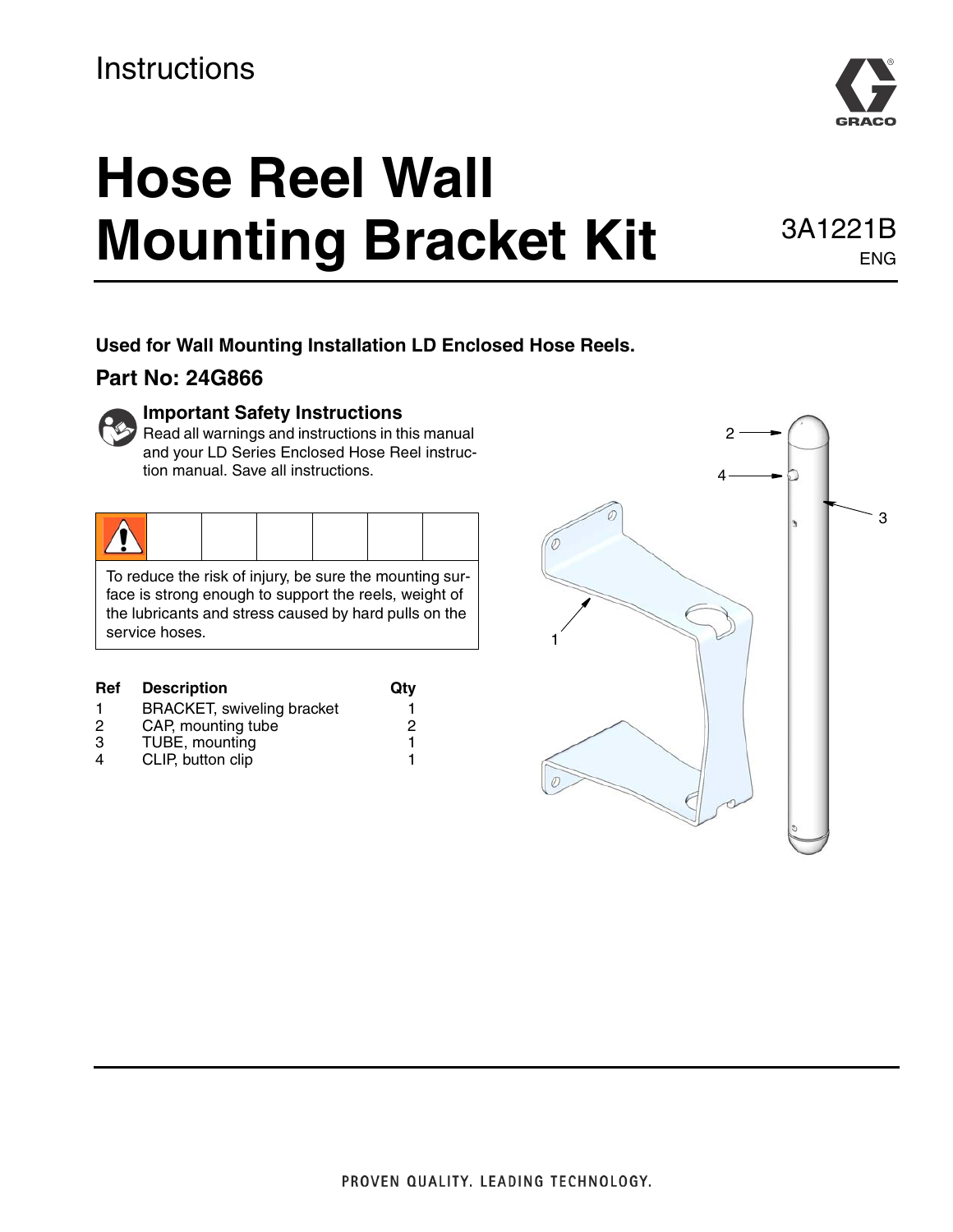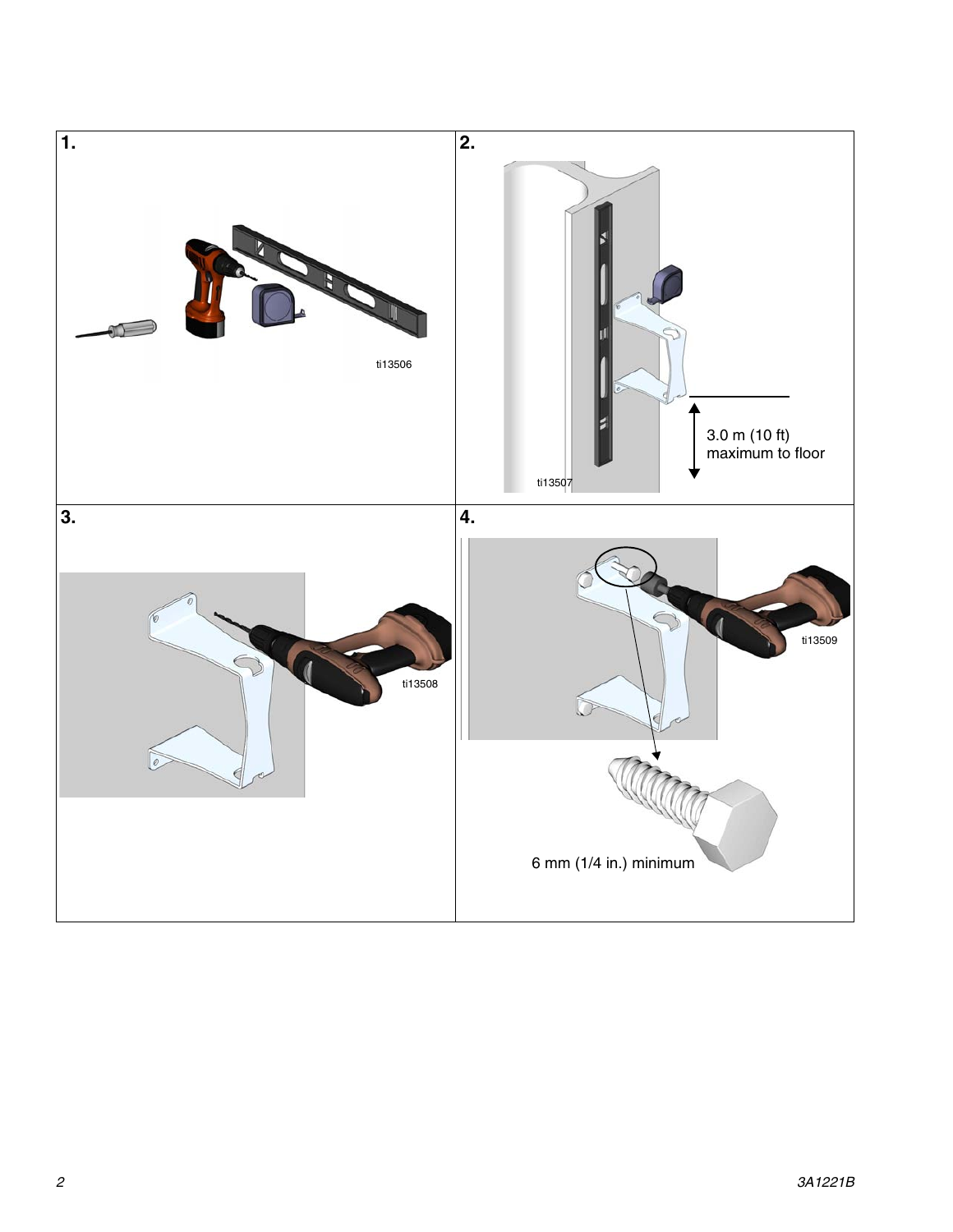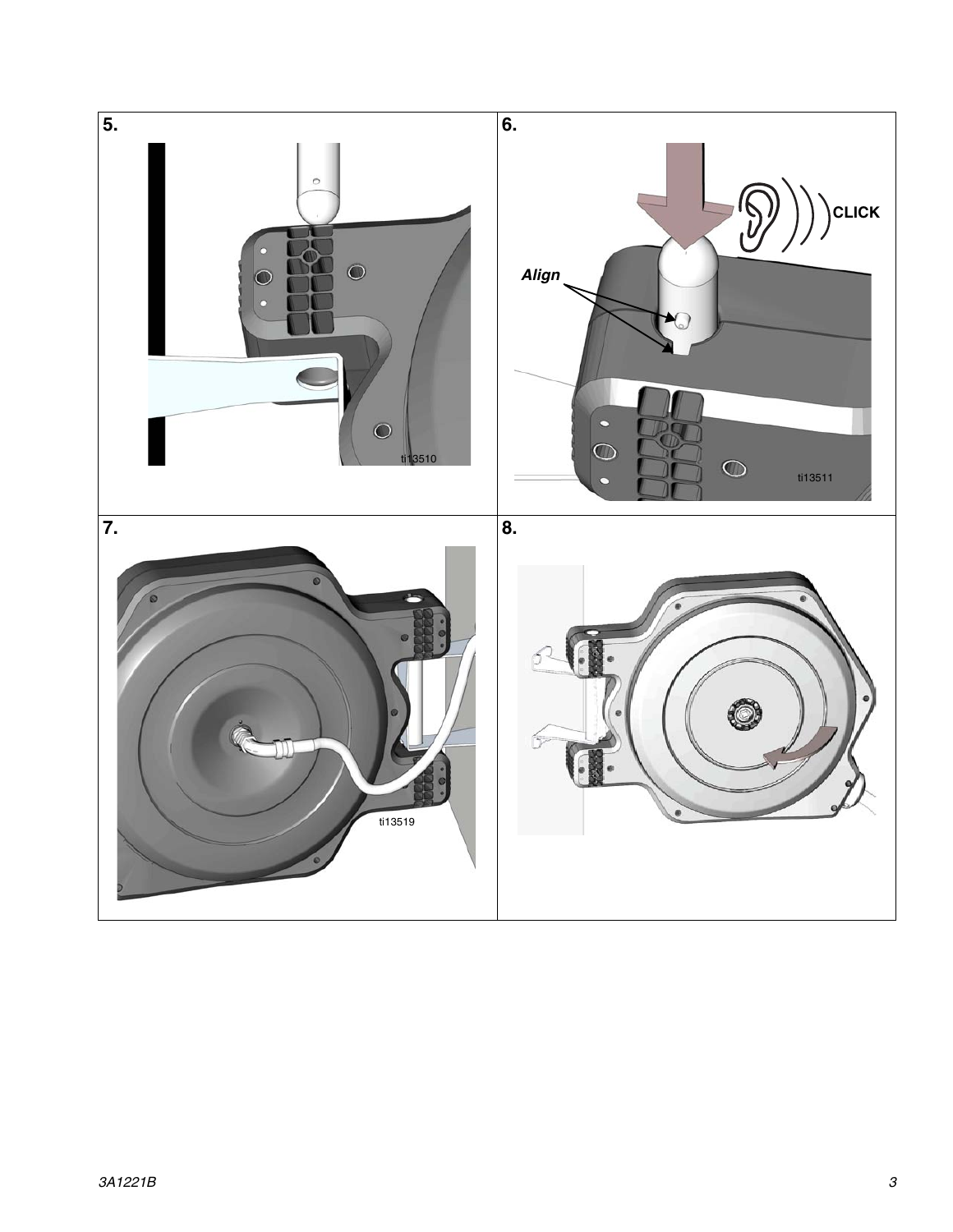### **Overhead Mounting**

To reduce the risk of injury, be sure the mounting surface is strong enough to support the reels, weight of the lubricants and stress caused by hard pulls on the service hoses.

• See Technical Data, page [6](#page-5-0) for weights of hose reel assemblies.

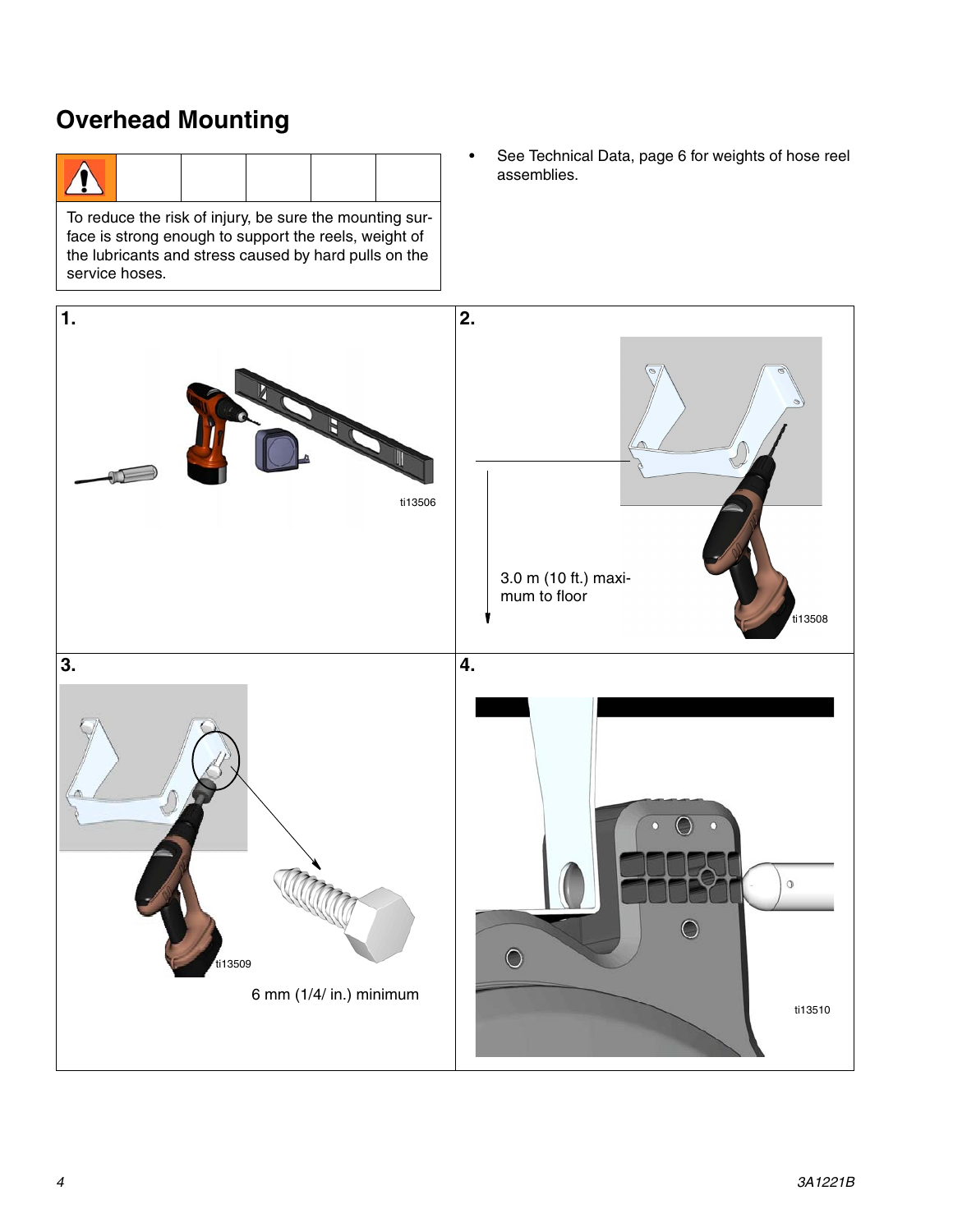